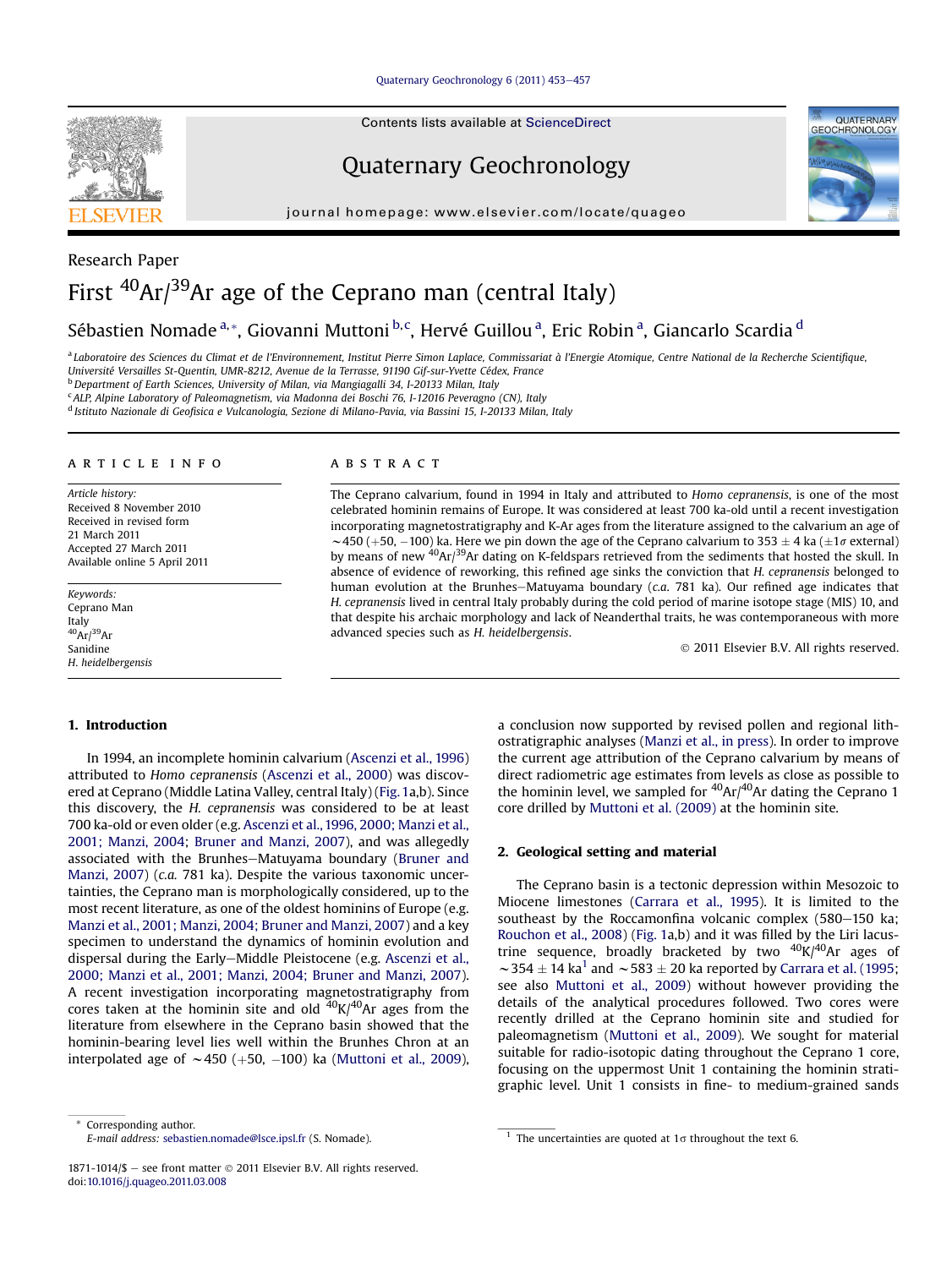<span id="page-1-0"></span>

Fig. 1. (A) Simplified geologic map of the Latina Valley (modified from [Muttoni et al., 2009\)](#page-4-0) (C = Ceprano; FR = Fontana Ranuccio; PCP = Pofi-Cava Pompi. (B) Digital elevation model of the Ceprano area with indication of basin extension (white shaded area) and stratigraphy (lower right panel). (C) Lithology of the Ceprano 1 core (modified from [Muttoni](#page-4-0) [et al., 2009\)](#page-4-0). The locations of the dated horizon ( $-1.17$  to  $-1.20$  m) as well as of the H. cepranensis remain are both indicated.

interbedded with thick oxidized silty brown clays of mainly fluvial origin (Fig. 1c). The hominin level falls in the uppermost part of this unit at 1.5 m from core top and 0.3 m below sediments bearing high magnetic susceptibility values (Fig. 1c). Detailed inspection of these high susceptibility sandy layers revealed the presence of reworked volcanic material. In particular, 0.3 m above the hominin level, and  $1.0-1.2$  m from core top, we found a well-preserved coarse-grained volcanoclastic layer, hereafter referred to as K-layer, which delivered suitable material for radiometric analyses, as illustrated below.

### 2.1. K-layer mineralogy

The full mineralogical content of the K-layer is provided online (online supplementary table 1). Average composition of clinopyroxene and sanidine (see online supplementary table 2) found in the K-layer were determined using a PGT X-ray energy dispersive spectrometer (EDS) attached to a JEOL 840 scanning electron microscope (SEM) (LSCE, France). Quantitative analyses were obtained by comparing X-ray spectra of individual grains to a series of pure reference spectra. X-ray absorption and fluorescence effects were corrected using the ZAF program supplied by PGT.

The K-layer consists of 94% of loose crystals and 6% of lithic fragments up to 1 cm including whitish-grey pumices and lava fragments. Pumices fragments display the same mineralogy than the loose crystals (see below) including small K feldspars (about  $50-100$   $\mu$ m). These crystals are however too small to be individually dated. The loose crystals fraction is dominated by angular to subangular, fresh, light to dark green clinopyroxene (Cpx) (mean composition: Wo<sub>52.3</sub>En<sub>34.1</sub>Fs<sub>12.9</sub>Ac<sub>0.7</sub>), light brown Cpx (mean composition: Wo<sub>50.6</sub>En<sub>43.4</sub>Fs<sub>5.3</sub>Ac<sub>0.8</sub>), transparent K-feldspars (mean composition:  $An<sub>2.3</sub>Ab<sub>15.4</sub>Or<sub>82.3</sub>$ ), milky plagioclase (sericite), brown-amphibole, as well as Fe oxides. Milky quartz and altered phyllosilicates (phologopite and muscovite) also form a minor component and are presumably xenocrysts. K-feldspars are surprisingly fresh, subangular and some are large enough (up to  $400-600$   $\mu$ m) to be individually dated. These K-feldspars are homogeneous in composition ( $Or_{75-87}$ ) but usually zoned with BaO up to 2% in the rim (online supplement table 2). No fresh leucite was detected in the K-layer, albeit this is not surprising as even insitu tephra deposits found in the nearby Roccamonfina volcanoes yielded mainly altered leucites [\(Luhr and Giannetti, 1987](#page-4-0)). Despite the lack of leucite, the mineralogy found in the K-layer is consistent with the mineralogical assemblages of the High-K (HKS) and Shoshonitic (SHO) series described in the nearby Roccamonfina ([Luhr and Giannetti, 1987; Giannetti, 2001\)](#page-4-0), Alban Hills [\(Marra](#page-4-0) [et al., 2009\)](#page-4-0), and Middle Latin Valley (MLV) ([Frezzotti et al., 2007;](#page-4-0) [Boari et al., 2009\)](#page-4-0) volcanic fields (Fig. 1a).

## 2.2.  $^{40}Ar/^{39}Ar$  method

About 250 g of the K-layer was processed as follows: 1) The sample was repeatedly washed in deionized water; 2) the  $500 \mu m - 1000 \mu m$  size fraction, free of clays, was leached in a 100% acetic acid solution and ultrasonic-cleaned for 30 min at 60 $\degree$ C; 3) after several rinsing with distilled water, the fraction was dried; 4) After drying, the magnetic fraction was eliminated using a REE hand magnet; 5) K-feldspars were separated from the nonmagnetic fraction using Sodium Polytungstate heavy liquid (SPT) calibrated in density between  $2.57 < d > 2.54$  using deionized water; 6) K-feldspars crystals were then handpicked under a binocular.

In order to avoid problems related to alteration and K loss, we choose to pick only transparent K feldspars. Chosen crystals were then slightly leached for 5 min in a 7% Hydro Fluoric solution for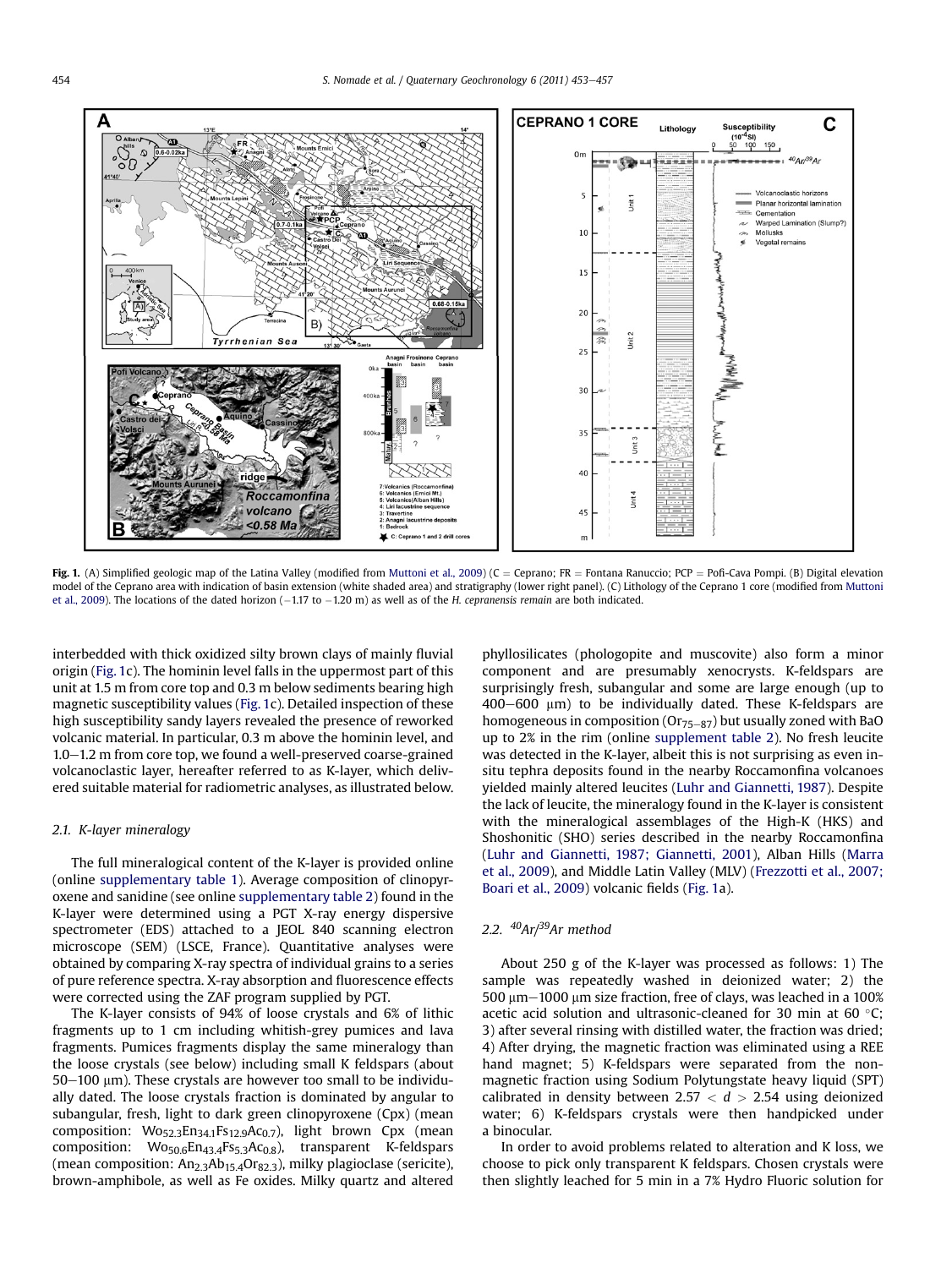further cleaning. Finally, a total of 30 grains were loaded in a single pit on an aluminum disk. K-feldspars were irradiated for 30 min (Irr-15) in the  $\beta$ 1 tube of the OSIRIS reactor (CEA Saclay, France). After irradiation, 17 single grains were transferred into individual wells in a stainless steel sample holder and loaded into a differential vacuum Cleartran $\mathcal O$  window. Each single grain was then totally fused (equivalent to 9% of the laser power) using a focused 25 W  $CO<sub>2</sub>$  laser (Synrad<sup>o</sup>). Gas clean up is achieved by two GP 110<sup>o</sup> (ZrAl) getters operating at  $250^{\circ}$  C. Argon isotopes were analyzed using a VG5400 mass spectrometer operated in ion-pulse counting mode with a single muliplier (Balzers<sup>®</sup> SEV 217 SEN). Calculated sensitivity is about 1.32  $\times$  10<sup>-12</sup> mol per Volt measured. Each Ar isotope measurement consists of 20 cycles by peak switching between the different argon isotopes. Neutron fluence (J) was monitored by Alder Creek Sanidine (ACR-2; [Nomade et al., 2005\)](#page-4-0) placed in the same pit as the sanidine grains. The J value was determined using three single ACR-2 grains. The corresponding J value (Supplementary Table 3) was calculated using an age of 1.193 Ma for ACR-2 and the total decay constant of [Steiger and Jager \(1977\).](#page-4-0) J uncertainty corresponds to the standard deviation of the weighted mean of the three ACR-2 single grains and excludes age uncertainty on the standard age. More accurate calibrations of standard monitors that yield ages about 0.7% and 1.0% older than previously proposed have recently been suggested ([Kuiper et al., 2008; Renne et al., 2010\)](#page-4-0). However, systematic errors of this magnitude will have a minimal effect on our result. Procedural blanks were measured every three grains. For typical 9 min static blank, typical backgrounds are about  $2.0-2.2 \times 10^{-17}$  and 5.0 to  $6.0 \times 10^{-19}$  mol for <sup>40</sup>Ar and <sup>36</sup>Ar, respectively. The precision and accuracy of the mass discrimination correction was monitored by weekly measurements of air argon of various beam sizes. This monitoring is performed using a dedicated air-calibration system featuring a 6l tank filled with purified atmospheric argon. This tank is connected to the mass spectrometer through the laser extraction system via two pneumaticallyactuated air pipettes of approximately 0.1 and 1.0 cc. This system allows for a 1cc (8.0  $\times$  10<sup>-3</sup> V on <sup>40</sup>Ar) and a 0.1cc (8.5  $\times$  10<sup>-4</sup> V on  $40$ Ar) atmospheric aliquots to be delivered into the mass spectrometer and permits a careful monitoring of the mass discrimination over a wide dynamic range with a precision better than 0.2%  $(\pm 2\sigma$  standard deviation for multiples of experiments) for any given bean size measured (see [Nomade et al., 2010,](#page-4-0) for further details). Nucleogenic production ratios used to correct for reactor produced Ar isotopes from K and Ca that are reported in Supplementary Table 3. These ratios we used were obtained by irradiation of pure optical grade CaF<sub>2</sub> and K<sub>2</sub>O in three distinct irradiations of in the OSIRIS reactor before and after irradiation 15.

## 2.3.  $^{40}Ar/^{39}Ar$  result

A total of seventeen K-feldspars single crystals from the K-layer were dated. Full analytical details for individual crystal experiments corrected for backgrounds are given in the online supplementary table 3. Probability density plots and corresponding individual <sup>40</sup>Ar/<sup>39</sup>Ar single crystal ages ( $2\sigma$ ) are presented in Fig. 2. Individual total fusion ages are scattered between  $338 \pm 48$  ka and  $1002 \pm 3$  ka ( $\pm 1\sigma$ ) pointing to the presence of several sanidine populations. Despite this apparently scattered ages, the corresponding probability density plot is relatively simple with a dominant mode peaking around 350 ka, which corresponds to the majority of the 17 grains analyzed (Fig. 2). Only three individual crystals display significantly older ages than the dominant mode (Fig. 2). This mode can be fitted by a slightly tailed Gaussian curve centered at 353 ka. Using this homogeneous population of sanidine we calculated a weighted mean age of 353  $\pm$  2 ka ( $\pm$ 1 $\sigma$  analytical, MSWD = 1.5, prob: 0.1,  $n = 14/17$ ) (Fig. 2). Including all external errors the uncertainty is 4 ka ( $\pm 1\sigma$ ) and will be used hereafter. The data from the prominent mode define an inverse isochron that displays a well spread single linear array with an interceptcalculated age of 351  $\pm$  3 ka ( $\pm$ 1 $\sigma$  analytical MSWD = 0.3). The atmospheric trapped  ${}^{40}Ar/{}^{36}Ar$  ratio of 296  $\pm$  3 ( $\pm$ 1 $\sigma$ ) suggest that the age we obtained is not corrupted by excess  $40$ Ar.

## 2.4. A refined age model of the Ceprano 1 core

Based on our new  $^{40}$ Ar/ $^{40}$ Ar age of 353  $\pm$  4 ka for the K-layer, we propose a refined age model for the Ceprano 1 core [\(Fig. 3\)](#page-3-0). Sediments of Unit 1 hosting the K-layer were most probably emplaced during the glacial marine isotope stage (MIS) 10 [\(Lisiecki and](#page-4-0) [Raymo, 2005](#page-4-0)) ([Fig. 3](#page-3-0)). As we could not detect any obvious unconformity between Units 1 and 2, contrary to [Manzi et al. \(in press\),](#page-4-0) the underlying Unit 2 bearing interglacial pollens [\(Muttoni et al.,](#page-4-0) [2009; Manzi et al., in press](#page-4-0)) was most probably deposited during MIS 11, and the underlying Unit 3 during MIS 12 ([Fig. 3\)](#page-3-0). This new age model, which was actually contemplated by [Muttoni et al.](#page-4-0) [\(2009\)](#page-4-0) albeit as a second best choice, implies sediment accumulation rates for Unit 2 of  $\sim$  40 cm/ka ([Fig. 3](#page-3-0)). This refined age model has implications for the origin of the dated volcanoclastic material as well as for the age of the Ceprano calvarium, as discussed hereafter.

## 3. Discussion

Our new  $^{40}Ar/^{39}Ar$  age of 353  $\pm$  4 ka for the K-layer can be used to infer the origin of the dated volcanoclastic material. Several volcanic sequences from the Ceprano general area agree in age with the K layer. These are the Brown Leucitic Tuff (BLT) from Roccamonfina (c.a. 355 to 340 ka; [Rouchon et al., 2008](#page-4-0)), the Villa Senni unit from the Alban Hills (365–351 ka; [Marra et al., 2009\)](#page-4-0), and the HKS-SHO series from the MLV volcanic field (c.a. 413 to 252 ka; [Boari et al., 2009\)](#page-4-0). The relatively high Potassium content (c.a.  $12-13$  wt%) of the K-feldspars (Table 3) retrieved from the K-layer seems to exclude the BLT (c.a.K = 11.4 to 8.3 wt%; [Luhr and](#page-4-0) [Giannetti, 1987; Rouchon et al., 2008](#page-4-0)) as the source of the volcanoclastic material of the K-layer. Moreover, the K-layer grain size (phenocrystals up to 2 cm) and subangular shape both suggest a proximal source, arguably located closer to Ceprano than to the Roccamonfina or Alban Hills [\(Fig. 1a](#page-1-0)). We currently favor the Pofi



Fig. 2. (A) <sup>40</sup>Ar/<sup>39</sup>Ar age distribution ( $N = 14$ ) of the K-feldspar crystals from the dominant mode corresponding to a slightly tailed Gaussian centered at  $353 \pm 4$  ka  $(\pm 1\sigma$  external). (B) Individual  $^{40}$ Ar/ $^{39}$ Ar age distribution of all measured K-feldspar crystals ( $N = 17$ ) and corresponding probability density plot.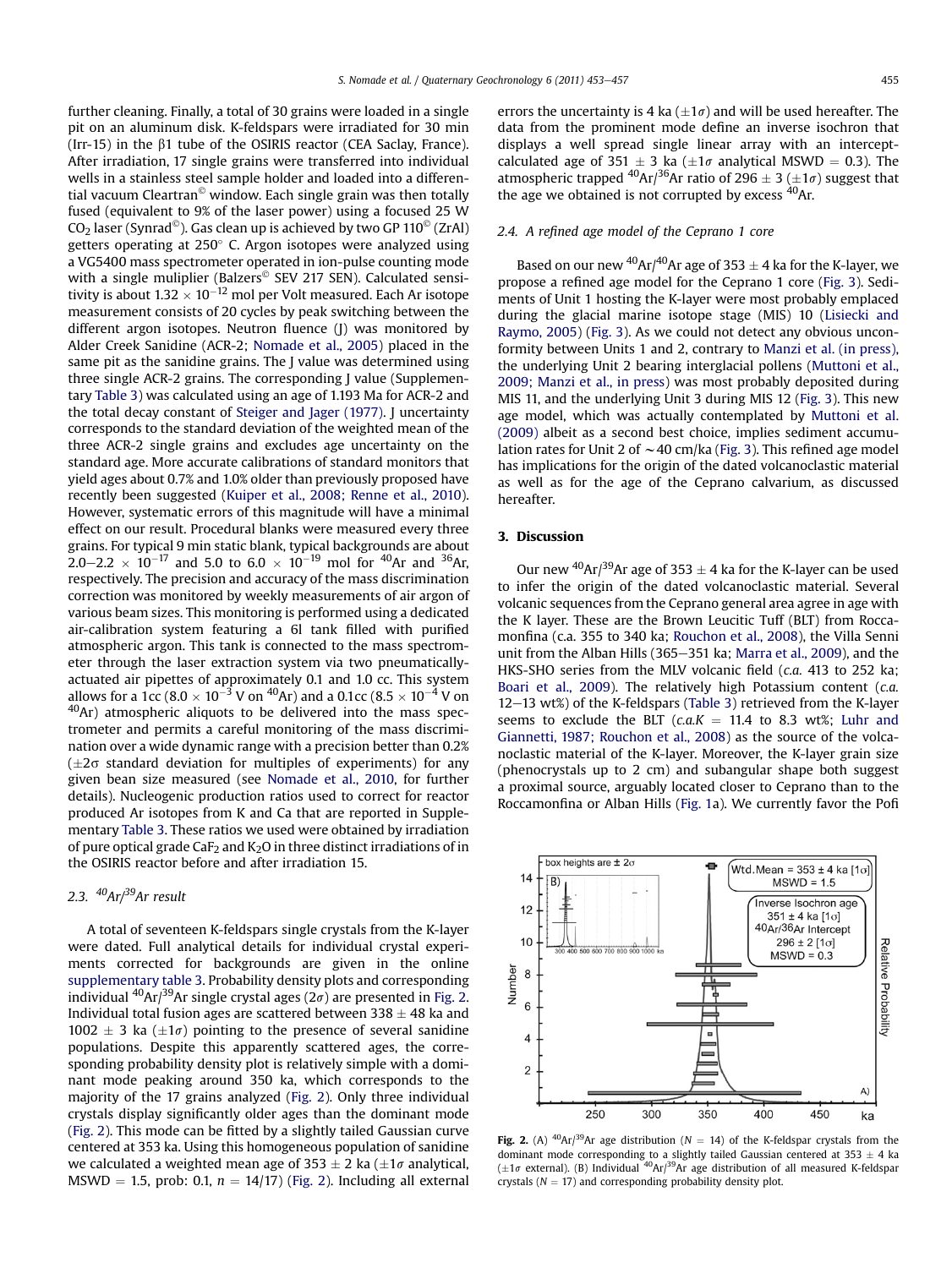<span id="page-3-0"></span>

Fig. 3. Age model of sedimentation for the Ceprano 1 core developed by taking into account our new <sup>40</sup>Ar/<sup>39</sup>Ar age of 353  $\pm$  4 ka (curve (1)) compared with the model developed by [Muttoni et al. \(2009\)](#page-4-0) (curve (2)). The Middle Pleistocene marine oxygen isotope record (LR04 stack, [Lisiecki and Raymo, 2005](#page-4-0)). In our refined age model (1), lacustrine sedimentation of unit 2 corresponds to MIS 11 and alluvial fan deposition of unit 3 to MIS 12. Unit 1 was probably deposited during glacial MIS 10 stage. The age estimates of the various archeological sites discussed in the text are indicated (HF = hominin footpints; FR = Fontana Ranuccio; PCP = Pofi-Cava Pompi). The age windows of H. neanderthalensis and H. heidelbergensis are also reported for comparison with the revised age of H. cepranensis of 353 ka.

polygenic volcano of the MLV volcanic field as the source of the K-layer. The Pofi volcano, located only a few kilometers north of Ceprano [\(Fig. 1](#page-1-0)a), experienced important volcanic activity from 410 to 345 ka ([Boari et al., 2009\)](#page-4-0), and its products display clinopyroxene compositions [\(Frezzotti et al., 2007](#page-4-0)) similar to the K layer (online supplementary table 2).

Our refined age model of the Ceprano 1 core further challenges the conventional wisdom that H. cepranensis is close in age to the Brunhes-Matuyama boundary ( $c.a.$  781 ka) as reported up to the most recent literature ([Bruner and Manzi, 2007](#page-4-0)). This ancient age was mainly supported by the archaic morphological characteristics of H. cepranensis, comparable with much older hominins such as H. ergaster/erectus ([Bruner and Manzi, 2007\)](#page-4-0). Because of the highly fossilized nature of the skull, "incompatible" with the type of hosting sediment, [Ascenzi et al. \(1996\)](#page-4-0) proposed that the Ceprano calvarium was reworked from much older sediments. This hypothesis has been later questioned based on the absence of stringent and documented evidence of reworking [\(Muttoni et al.,](#page-4-0) [2009; Manzi et al., in press](#page-4-0)). As we found three xenocrysts in the K-layer ranging from 1.0 Ma to 420 ka in age, we should conclude that older reworked crystals are present in the dated horizon. However, we believe that the presence of only three reworked grains out of seventeen grains analyzed does not constitute a solid argument for substantial reworking in the K-layer. Older grains predating eruptive activity are common in volcanoclastic horizons and primary tephra deposits as a consequence of complex eruption dynamics (e.g. [Walter, 1994; Deino et al., 1998](#page-4-0)). Moreover, we could find no sedimentological evidence to justify reworking of an object the size of the Ceprano calvarium  $(1050-1200 \text{ cm}^3)$ ; [Bruner and](#page-4-0) [Manzi, 2007](#page-4-0)), whereby the observed faint planar lamination and the very fine-grained lithology of the hominin level suggest deposition in low-energy environments.

In the absence of evidence of reworking, the simplest hypothesis is to consider the  $^{40}Ar/^{39}Ar$  age of the K-layer  $(353 \pm 4 \text{ ka})$  as the closest direct age of H. Cepranensis. This age is statistically younger than the K/Ar age of 385  $\pm$  20 ka from the upper Liri lacustrine sequence reported (without analytical details) by [Carrara et al. \(1995](#page-4-0); see also [Muttoni et al., 2009\)](#page-4-0) and considered by [Manzi et al. \(in press\)](#page-4-0) as a minimum age for the calvarium deposition.